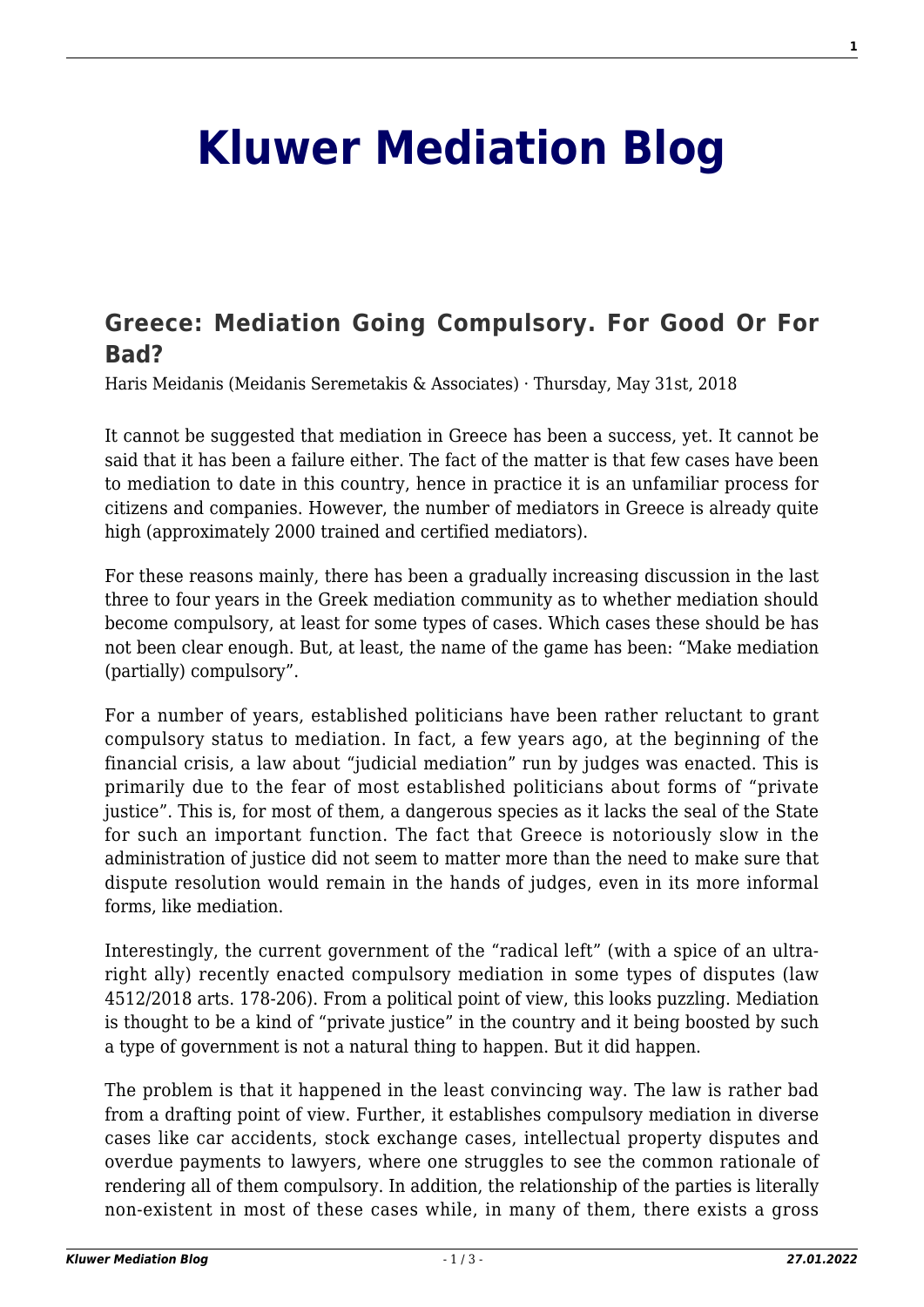imbalance of powers of the parties. It is also hard to see why all of them fall under the same label. On the other hand, cases like flat owners residing in the same block, family matters and, under a certain reading, cases of medical liability seem to be acceptable types of compulsory mediation, as provided by the new law. But still, no one understands why succession cases, other cases between neighbours, disputes between partners and other cases where the relationship matters were excluded.

My view is that the answer lies in the lack of understanding of the deeper importance of mediation and to it being regarded only as a tool for reducing court cases. The role of lobbying by interest groups should not go unnoticed either. This is apparent in the last minute changes to the law, where types of disputes were included in or excluded from the final draft.

Among the drafting deficiencies of the new law is that it allows the initiating party to choose unilaterally the mediator for the compulsory mediations. This is done to ensure that the need for trying to mediate the compulsorily mediated cases would be satisfied, but it is really an unfortunate mechanism to ensure it.

A further fault is that the law has established a "Central Committee of Mediation"! This "Central Committee" is regulating the mediation market, which may be an acceptable thing to happen, but at the same time it appoints mediators in the event that the parties cannot agree on the mediator for their dispute. Obviously, this has been decided in order to meet the procedural needs of the "compulsory mediation". In reality, it is all about safeguarding the procedure of a "compulsory to fail mediation". Few people would expect that in the event that the parties disagree on the choice of mediator, they would eventually end up shaking hands after succeeding in the actual mediation.

On the whole, while the political jargon that was used to back the new law was impressive, it is really doubtful if the law will bear fruits, at least the ones a mediator would expect to see. Calls for amendment have already started to appear. The idea of trying to go compulsory may be interesting. But this requires determined mediators and a kind of adjustment of mediation to the Greek way. Traditional pre-modern mediation to settle communal disputes has been present in Greece for centuries. It is about time to see how to transform such mediation to the mediation of our era, which is rather a post-modern creature.

The law has been baptised as "emblematic" by the Ministry of Justice. God knows what the meaning of the word will end up to be after a few years from now. At least, one can only hope and work for the best!

*To make sure you do not miss out on updates from the [Kluwer Mediation Blog](http://mediationblog.kluwerarbitration.com) please subscrib[e here.](http://mediationblog.kluwerarbitration.com/newsletter/?email=&mailing_list_widget_submit=Subscribe)*